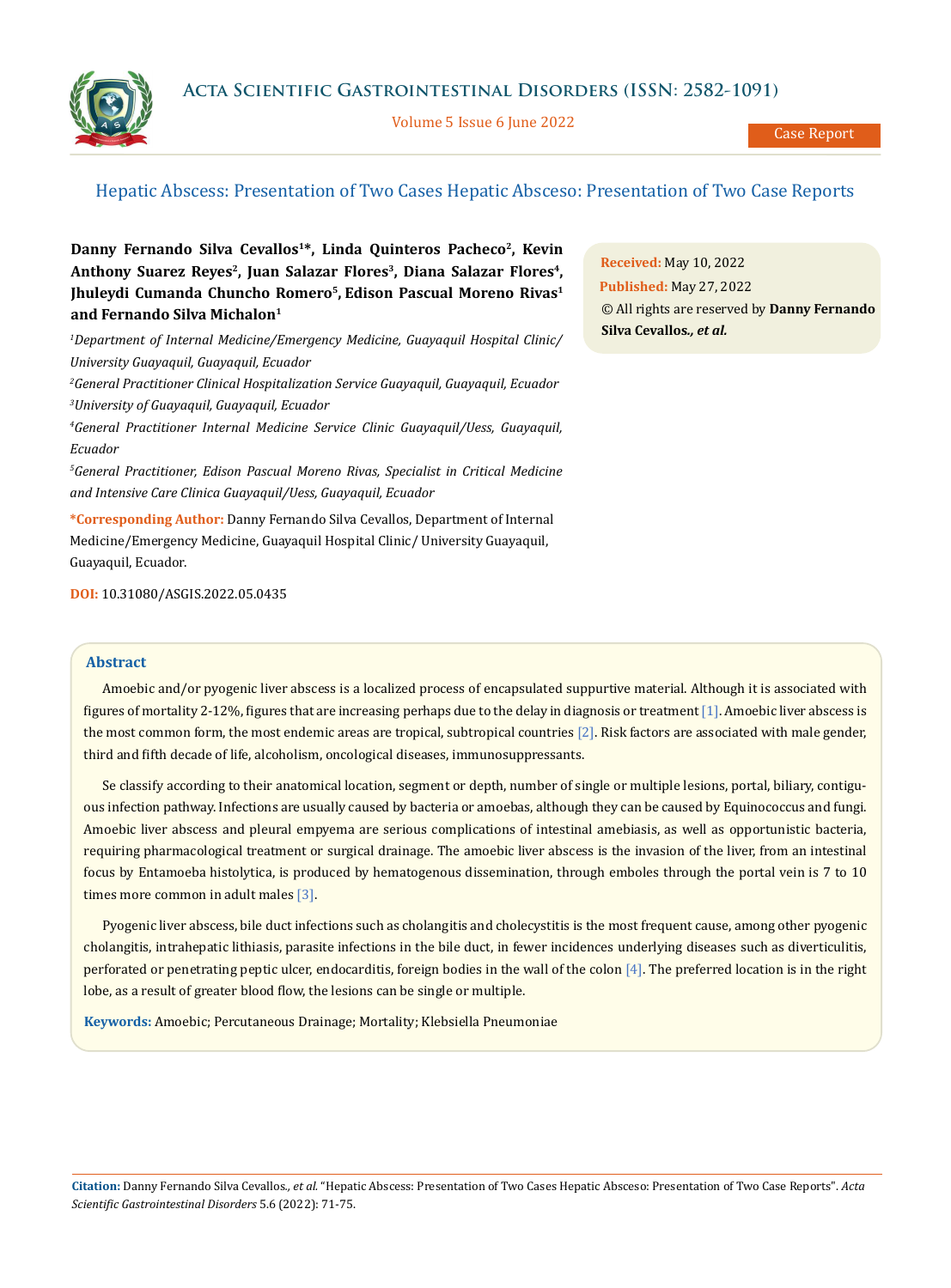## **Introduction**

### **Clinical case**

The following case is a 59-year-old patient with a history of diabetes mellitus with metformin intake of 1000 mg each at the time of his reactive active admission oriented in time and space with a clinical picture of 6 months of evolution characterized by abdominal pain of an intermite nature, of greater intensity in the right hypochondrium, exacerbating a week ago with jaundice, higher thermal rise 38, nausea and vomiting. on physical examination ventilated pulmonary fields, rhythmic heart sounds do not murmur, globular abdomen, pain on superficial and deep palpation valued by the surgery service that indicates percutaneous drainage, for being apparently a mixed image in ultrasound view. CT chest simple posterior pleural laminar fluids. tomographic slices passing through the supperioral abdomen show a large hypotensive lesion in the right lobe of the liver to correlate with liver abscess. Subsequently the patient continues with febrile events is observed little drainage debit and even persistence of abscess use of norepinephrine vasopressor that incurs with septic shock is decided drainage in the open sky with surgical findings of exploratory laparotomy, drainage of hepatic abscesses liquid ascitic in small quantity, liver nodules of approx 2 cm in segment 5, plastron in omentum major in segment 5, with approximate amount of 700 ml, at the level of segment 7 intrahepatic collection approximately 300 ml purulent liquid, gallbladder with thickened walls purulent liquid, peritoneal fluid culture. negativo, liver tissue culture, Klebsiella Pneumoniae. with antimicrobial coverage metronidazole 500 mg every 8 hours - meropenem 1 g every 8 hours with good evolution 10 days after surgical procedure, cavity drains removed, patient discharged in better clinical conditions.



Figure 1: Dynamics of the content of dendritic cells of the central zone of the classical lobules.

| <b>Haematology</b> |              |       |      |
|--------------------|--------------|-------|------|
| Lab Sequence       | $\mathbf{1}$ | 2     | 3    |
| Leukocytes         | 11.26        | 18.92 | 8.3  |
| Hemoglobin         | 10.8         | 9.5   | 10.5 |
| Hematocrit         | 28.3         | 26.3  | 32.3 |
| Platelets          | 444          | 407   | 416  |
| <b>PCR</b>         |              | 208   | 85   |
| Procalcitonin      |              | 50.3  | 0.83 |
| Urea               | 19           | 10.82 |      |
| Creatinine         | 0.7          | 0.7   | 0.9  |
| Total bilirubin    | 1.2          | 0.6   |      |
| Direct bilirubin   | 0.8          | 0.4   |      |
| Ast transaminasa   | 121          | 94    | 27   |
| ALT transaminasa   | 98.5         | 30    | 25   |
| Albumin            |              | 2.42  | 3    |
| Amylase            | 140          |       | 60   |
| Lipase             | 206          |       | 75   |
| Sodium             | 126          | 135   | 137  |
| Potassium          | 4.33         | 3.75  | 3.68 |
| Chlorine           | 93.3         | 100   | 102  |
|                    |              |       |      |

72

### **Table 1**

Patient 39 years with a personal history of penicillin allergy, surgical history of laparoscopic cholecystectomy one week before the clinical picture characterized by abdominal pain, located in the masogastric subsequently diffuse intermittent accompanied by thermal rise 39 on several occasions. Abdominal ultrasound is observed heterogenic image of irregular edges of 80 x 50 mm, cholecystectomized, Chest CT con evidence of right pleural effusion approximately 300 ml, liver collection segments III, IV, V. by clinical picture was initiated antimicrobial coverage treatment of metronidazole 500 mg every 8 hours together with meropenem 1 g every 8 hours. Subsequently, percutaneous drainage with a pictail catheter was decided, with a debit of approximately 800 ml. Growth in culture of Klebsiella pneumoniae, con good evolution and gradual remission of the abscess.

#### **Discussion**

Liver abscesses are pathological entities of considerable clinical importance due to their morbidity and mortality process, especially in countries in conditions of extreme poverty, nutritional scarcity and poor eating habits. The incidence of liver abscesses varies 2.3

**Citation:** Danny Fernando Silva Cevallos*., et al.* "Hepatic Abscess: Presentation of Two Cases Hepatic Absceso: Presentation of Two Case Reports". *Acta Scientific Gastrointestinal Disorders* 5.6 (2022): 71-75.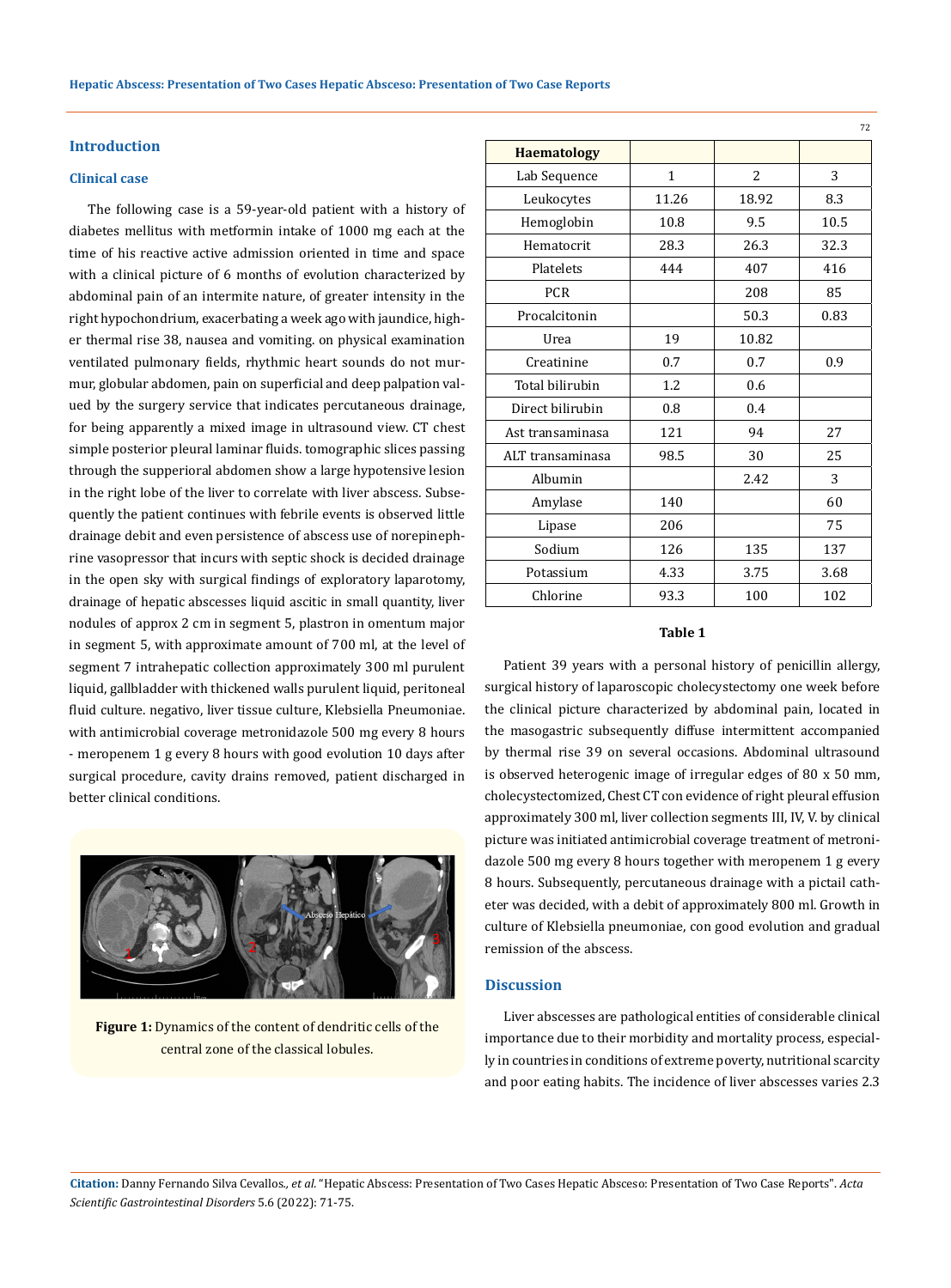| <b>Haematology</b> |              |      |
|--------------------|--------------|------|
| Lab Sequence       | $\mathbf{1}$ | 2    |
| Leukocytes         | 10           | 4.4  |
| Hemoglobin         | 8.9          | 10.7 |
| Hematocrit         | 24           | 31.8 |
| Platelets          | 636          |      |
| <b>PCR</b>         | 123          | 13   |
| Urea               | 15           | 18   |
| Creatinine         | 0.6          | 0.7  |
| Total bilirubin    | 0.7          | 0.4  |
| Direct bilirubin   | 0.3          | 0.2  |
| Ast transaminasa   | 45           | 51   |
| ALT transaminasa   | 38           | 67   |
| Albumin            |              | 2.48 |
| Sodium             | 132          |      |
| Potassium          | 5.39         |      |
| Chlorine           | 98           |      |

**Table 2**



**Figure 2:** 1. Pleural effusion, 2. Presence of coronal view liver abscess, 3. Sagittal view liver abscess.



**Figure 3:** 1. Presence of pictail drainage. 2. Coronal view 3. Sagittal vision liver abscess.

cases per 100,000 hospital admissions, in Taiwan it ranges from 15 to 275 per 100,000 hospitalizations. Liver abscesses, whatever their origin in diabetic patients, are associated with higher mortality [6], among other causes of liver abscesses have varied over time, being associated with secondary pyelophitis appendicitis, due to septic thrombosis of the portal vein.

Amoebic liver abscesses are regularly secondary to colonization and invasion of the intestinal wall by Entamoeba histolytica, these occur most often in the right lobe since it receives its greater irrigation from the venous drainage of the ascending colon and the cecum. Abscesses can be acute or subacute with an average age of middle age, without gender preference, their symptomatology regularly presents thermal elevation, pain in the right hypochondrium, history of cholelithiasis [5].

 On the other hand, in pyogenic abscesses it is a pathology with a mortality rate up to 100% when no diagnosis and timely treatment is made, its incidence varies between 15 cases of 105 inhabitants each year in countries of poor health conditions more to men than women, its death Ality ranges from 15 to 20%, in this group indicate poor prognosis if patients have the following characteristics development of sepsis, polymicrobial, antibiotic resistance, patients over 70 years, which are associated immunosuppressive neoplasms in these cases there are several episodes of bacteremia of the portal vein, which are related by intestinal leakage or peritonitis pictures, or bile duct infections, biliary lithiasis, ampullary tumors, colorectal tumors that may occur in 40 to 60% of cases. (HUANGCJ, 1996). They can also occur due to simple or penetrating surgical wounds, migration of foreign bodies, in septic processes that may be secondary to bacteremia or foci of endocarditis intravenous drug users, women with pelvic inflammatory disease that sends emboli to the liver thus causing such liver abscesses [6,7].

As sociodemographic characteristics, liver abscesses are predominantly masculin sex in a ratio of 79%,in addition alcohol consumption is associated with up to 54%, the use of proton pump inhibitors as a gastric acidity suppressor drug was associated as a precursor to developing pyogenic liver abscess as identified in a study in Taiwan 2017 with a population of 1372 patients (Lin Liao, Chang 2017), one of the pathologies with the greatest association with complications is Diabetes Mellitus, which is identified up to 44.3% [4].

Clinical manifestations depend on the pathogen, clinical symptoms characterized by pain in right hypochondrium between 89

**Citation:** Danny Fernando Silva Cevallos*., et al.* "Hepatic Abscess: Presentation of Two Cases Hepatic Absceso: Presentation of Two Case Reports". *Acta Scientific Gastrointestinal Disorders* 5.6 (2022): 71-75.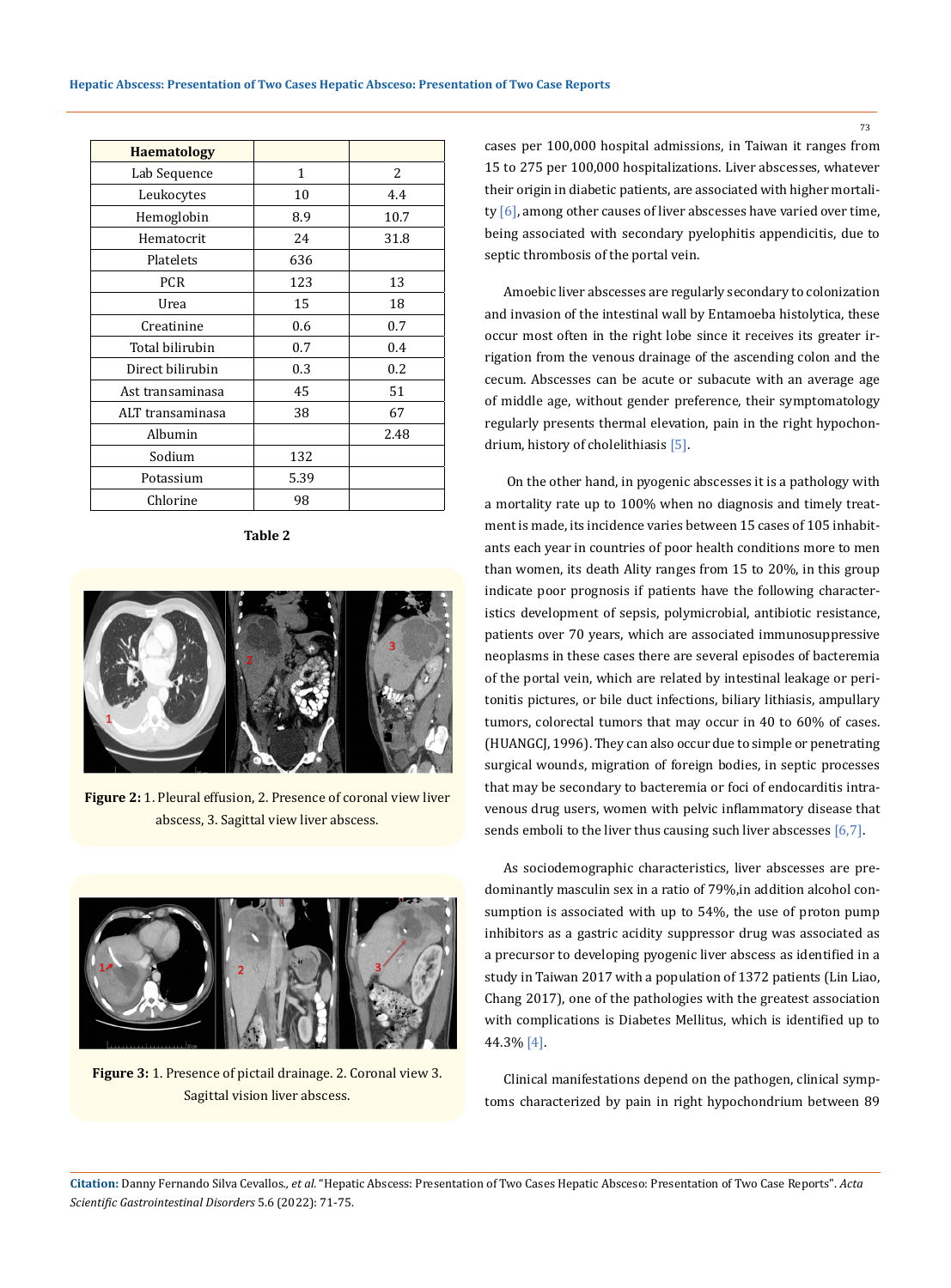- 100% with or without hepatomegaly 51 - 92%, fever 67 -100% chills 33 - 88%, jaundice 23 - 43% associated with concomitant biliary disease, abscess cultures and blood cultures are identified in more than 30 to 60%, with most common aerobic organisms great negative Escherichia coli, Klebsiella pneuminiae Enterobacter, Pseudomonas, Bacteria between 35 to 45% among these Bacteiodes, spp, Fusobacterium, Clostidium sPP Gram-negative aerobic bacteria Staphylococcus aureus, the latter can trigger infective endocarditis. It has been shown that Klebsiella pneumoniae serovariedad K1, is one of the causes of producing the primary liver abscess with a high rate of blood dissemination with a report of up to 11 to 30% mortality, abscesses of fungal origin are of very low incidence which are evidenced in immunocompromised individuals, with chemotherapy treatment  $[8,9]$ . In both cases Klebsiella pneumoniae was isolated, which are very often pathogenic in liver abscesses.

Its clinical presentation is nonspecific can also occur, vomiting, between 30 to 60% of patients can feel the mass in right hypochondrium its size ranges from 5 to 15 cm reaching giant abscess of 30cm Rocío Iglesias 2018, [9]. The symptomatology can manifest between two to three weeks, the most frequent cardinal sign is the thermal rise up to 90% in cases, jaundice between 30 to 50%, weight loss occurs between 32 to 51%, pleural effusion, consolidation in 25%, splenomegaly 10%, ascites in 25%, encephalopathy up to 6%. between complications the liver abscess destroys the liver parenchyma and are located under the diaphragm can perforate and penetrate the pleural cavity repercussion with abscess or pleural empyema  $[10,11]$ , in both cases of the patients it is evident as a cardinal point thermal rise and pleural effusion the latter more established in the second case that gives much to the clinical suspicion.

As a tool for the diagnosis of liver abscesses there are several alternatives, imaging studies such as chest x-rays can show elevation of hemidiaphragm and atelectasis, ultrasound, CT computed tomography. MRI magnetic resonance imaging, images can be determined accurately, Nuclear Medicine including the use of radioisopos (Tc-99, Gallium) that allows to observe the hot spots of the abscess although unlike CT or MRI is not a better option since its sensitivity goes between 50 to 80% [7], accurate imaging can be determined, the determination of antibodies of body fluids such as saliva, serum, drainage fluid, as well as endoscopic study, recto sigmoidoscopy to visualize the shirt button, biopsy in search of trophozoites can be assessed. All aspiration sample should be sent for Gran staining, aerobic culture, anaerobe, fungi, myco bacteria,

polymerase reaction test or PCR antigen for detection of Entamoeba histolytica with a sensitivity of 97%. And in areas with a high prevalence rate of Entamoeba histolityca infections at an average of 35% [5,4,12].

Among the serologic processes to determine intestinal extra amebiasis we find the following tests: immune diffusion that is determined as an antigen-antibody reaction, hemagglutination with an effectiveness of 99% and sensitivity that reaches up to 93%, ELISA. antigen test - IgG antibody, IgM, IgA, standardized test, low cost, available with positive values of 0. 34. this test determines whether the liver abscess is amoebic or pyogenic. Several cytokines can be determined in experimental studies, IL-4, IL 10, TGF-B, are one of the tests in humans with symptoms of intestinal amebiasis. The pace of advancement of immunology guarantees the phase of medical practice [5,13]. In relation to differential diagnoses, inflammatory psudotumor, regenerative nodular hyperplasia that is evidenced as multiple lesions, can be determined [14].

Treatment can be directed either to antimicrobial coverage or aimed at amoebic liver abscess metronidazole with an effectiveness of 95%, which exceeds aerobic and anaerobic infection, once confirmed the diagnosis of amoebic abscess should be followed with metronidazole and if it is revealed pyogenic continue with antimicrobials [15], before Failure of medical treatment is indicated surgical resolution, or drainage that regularly is through percutaneous aspiration or open drainage, may also be directed to associated comorbidities [2,16] in our first case of could determine progress to septic shock with use of amines and surgical indication and antimicrobial coverage with carbapenem.

Basnuevo and Sotolongo 2019 dcc, write local treatment of the abscess cavity based on chloroquine as amebicide leaving in place a solution of chloroquine 5% 5 ml, penicillin 500000 IU, Streptomycin 0.50 g, physiological serum 20 ml, according to the symptomatology as the thermal rise can be observed its decrease after the third day of the application, this technique must be monitored and the patient is evaluated for his determination of cure [17].

The technique that is most used and recommended is the Seldinger technique with effectiveness has 89%, the guide that is mostly used in this technique is guided ultrasound in order to reduce radiation exposure to health personnel or of the patient, on the other hand the tomography guide should be used in more complex collections that need greater accuracy in the anatomical relationships and avoid the possibility of complications [18].

**Citation:** Danny Fernando Silva Cevallos*., et al.* "Hepatic Abscess: Presentation of Two Cases Hepatic Absceso: Presentation of Two Case Reports". *Acta Scientific Gastrointestinal Disorders* 5.6 (2022): 71-75.